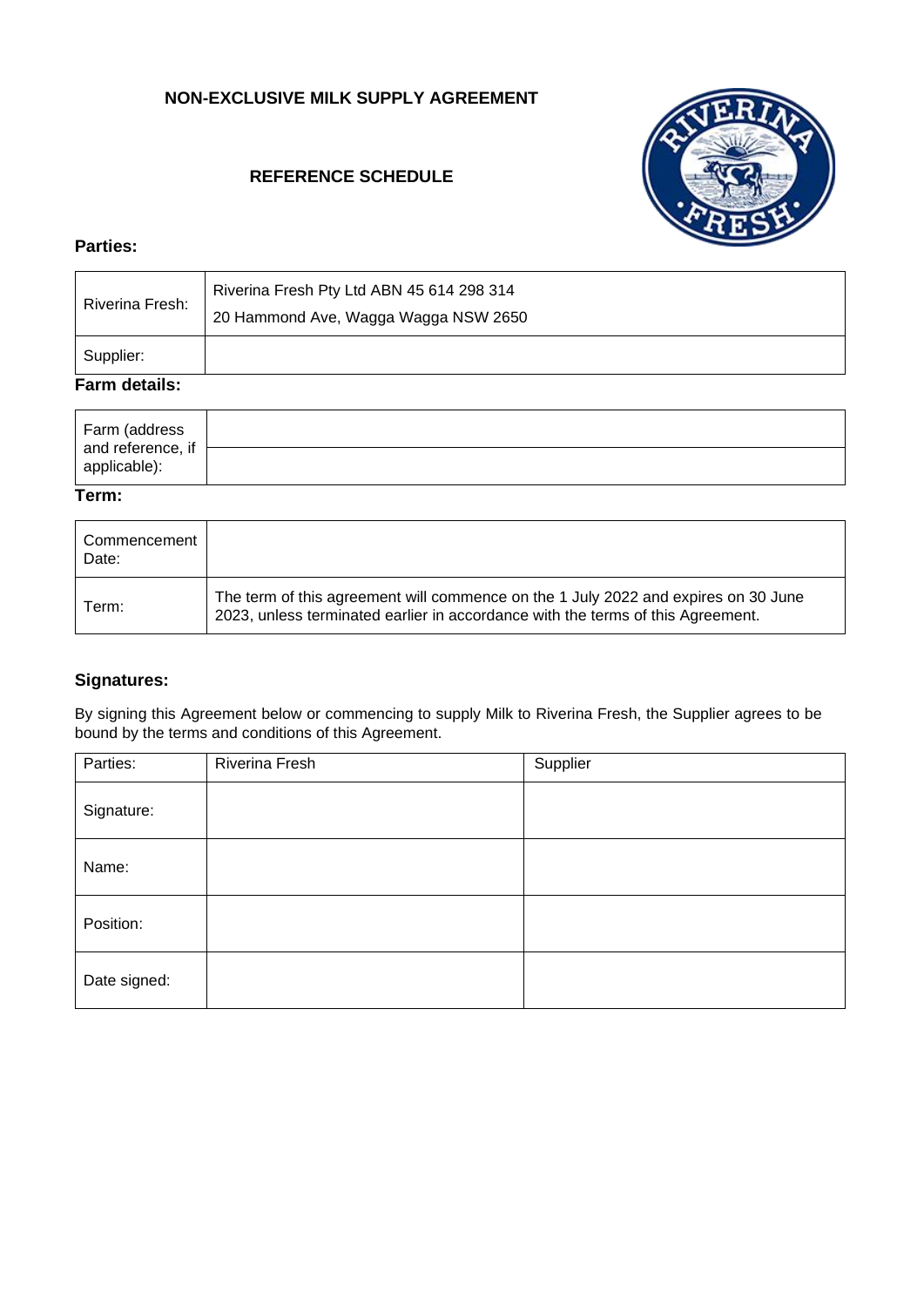### **1 Defined terms and interpretation**

#### **1.1 Defined terms**

Unless the context otherwise requires, in this document:

**Agreement** means this document (including the Reference Schedule above and any other schedules or annexures) together with the Handbook and the Diary;

**Code** means the Competition and Consumer (Industry Codes – Dairy) Regulations 2019.

**Confidential Information** means Riverina Fresh's confidential information, including the terms and conditions of this Agreement, the terms of the Handbook and all business information, manufacturing processes, documents, records, financial information and any information created in connection with the supply of Milk to Riverina Fresh and excludes information which is in the public domain (other than as a result of a breach by the Supplier of this Agreement);

**Diary** means the Total Farm Dairy Diary.

**Force Majeure** means any event which is beyond the reasonable control of Riverina Fresh, and includes without limitation, damage to, or destruction of, Riverina Fresh's processing plants, disruption to Riverina Fresh's workforce due to strikes or other forms of industrial action, processing difficulties, pandemic, flooding, fire or an earthquake

**Handbook** means Riverina Fresh's Milk Supply Handbook as published by Riverina Fresh at the date of this Agreement, a copy of which will be provided to the Supplier on or before the date of signing this Agreement;

**Insolvency Event** means any step taken by a mortgagee or other creditor to take possession or dispose of the whole or part of the Supplier's assets, operations, business or undertaking, or any step is taken to appoint a receiver, a trustee and manager (or either of them) (including a statutory manager), a provisional liquidator, a liquidator, an administrator or other to the Supplier;

**Milk** means cow's milk produced by or on behalf of the Supplier at or from the Farm during the Term;

**Milk Quality Standards** means the Milk quality standards and requirements set out in this Agreement and the Handbook, including the merit and demerit point system;

**Minimum Price** has the meaning set out in section 1.2 of Schedule 1;

**Price** means the price the Riverina Fresh will pay to the Supplier for the Milk during the Term, as set out in Schedule 1; and

**Reference Schedule** means the schedule of details so entitled and set out at the front of this document.

- **1.2** Terms defined in *A New Tax System (Goods and Services Tax) Act 1999* (Cth) have the same meaning in this Agreement.
- **1.3** Unless the context otherwise requires, defined terms used in the Reference Schedule or the Handbook have the same meaning in this Agreement.
- **1.4** This Agreement is a milk supply agreement and is to be entered into in compliance with the Code. If there is any inconsistency between the terms of this Agreement and the Code, the Code prevails.

#### 2 **Cooling Off Period**

- (a) This Agreement is entered into with a cooling off period for the benefit of the Supplier. Accordingly, the Supplier may at any time up to and including the 14th day from the date of signing this Agreement (Cooling Off Period) terminate this Agreement in full by providing written notice of such to Riverina Fresh.
- (b) If the Supplier elects to so terminate this Agreement within the Cooling Off Period in accordance with the above, all obligations of the parties will cease in full as if this Agreement was not entered into.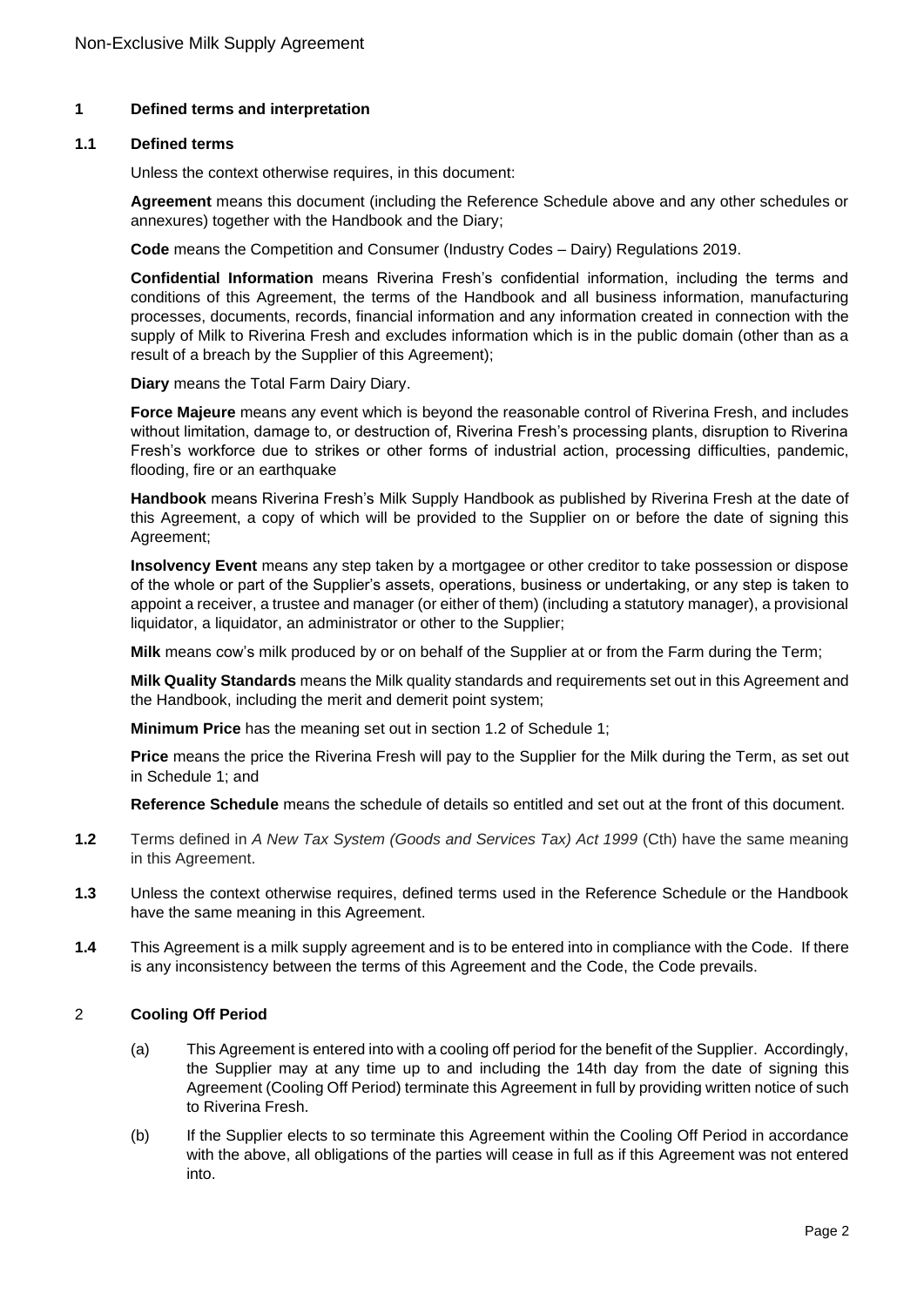### **3 Supply of Milk**

### **3.1 Non-Exclusive supply**

- (a) During the Term, the Supplier will supply no less than 80 per cent of all Milk to Riverina Fresh and subject to the terms of this Agreement Riverina Fresh will buy that Milk from the Supplier.
- (b) The volume accuracy assurance of Milk supplied to Riverina Fresh will be carried out in accordance with the Handbook.
- (c) Except with the prior written consent of Riverina Fresh (which Riverina Fresh may withhold at its absolute discretion) the Supplier will not:
	- (i) supply more than 20 per cent of all Milk to any other persons;
	- (ii) permit any 'share farmer', subcontractor or equivalent to carry on activities at the Farm; or
	- (iii) grant to any other person any right or entitlement to any Milk that should be supplied to Riverina Fresh under the terms of this Agreement.

### **3.2 Milk Quality Standards**

The Supplier must strictly comply with the Milk Quality Standards and acknowledges that Riverina Fresh:

- (a) is not obliged to accept or pay for any Milk that does not comply with the Milk Quality Standards and if Riverina Fresh does not accept any Milk it will as soon as possible so notify in writing the Supplier;
- (b) may charge the Supplier for the costs of transporting and disposing of Milk that does not comply with the Milk Quality Standards; and
- (c) has the right to terminate the Agreement for non-compliance with the Milk Quality Standards in accordance with the Agreement.

### **3.3 Milk Quality tests**

- (a) Riverina Fresh will undertake testing of the Milk and use sampling procedures as set out in the Handbook.
- (b) Riverina Fresh will as soon as practicable provide the Supplier with a written copy of the results of any testing from the sampling procedures that we do of the Milk to determine if the Milk meets the Milk Quality Standards, including also details of the quantity of Milk collected.

#### **3.4 Title and Risk**

Title to the Milk (including any parts or items supplied as part of a service) passes to Riverina Fresh on pick up by Riverina Fresh of the Milk from the Farm once it passes any on Farm testing.

### **3.5 Milk price and payment**

- (a) Subject to the terms and conditions of this Agreement, Riverina Fresh will pay to the Supplier the Price for the Milk in accordance with the terms of this Agreement and on dates provided for in the Schedule. The Price comprises all of the components set out in Schedule 1, including the Minimum Price.
- (b) The Price is in Australian dollars and is exclusive of all taxes, including goods and services tax (GST), duties, fees or other government levies and charges.
- (c) Riverina Fresh will provide a written statement to the Supplier each month of the Price for Milk supplied in the previous month.
- (d) Where the Supplier makes a Taxable Supply, payment by Riverina Fresh will be subject to receipt from the Supplier of a valid Tax Invoice or an authorised issue by us of a Recipient Created Tax Invoice.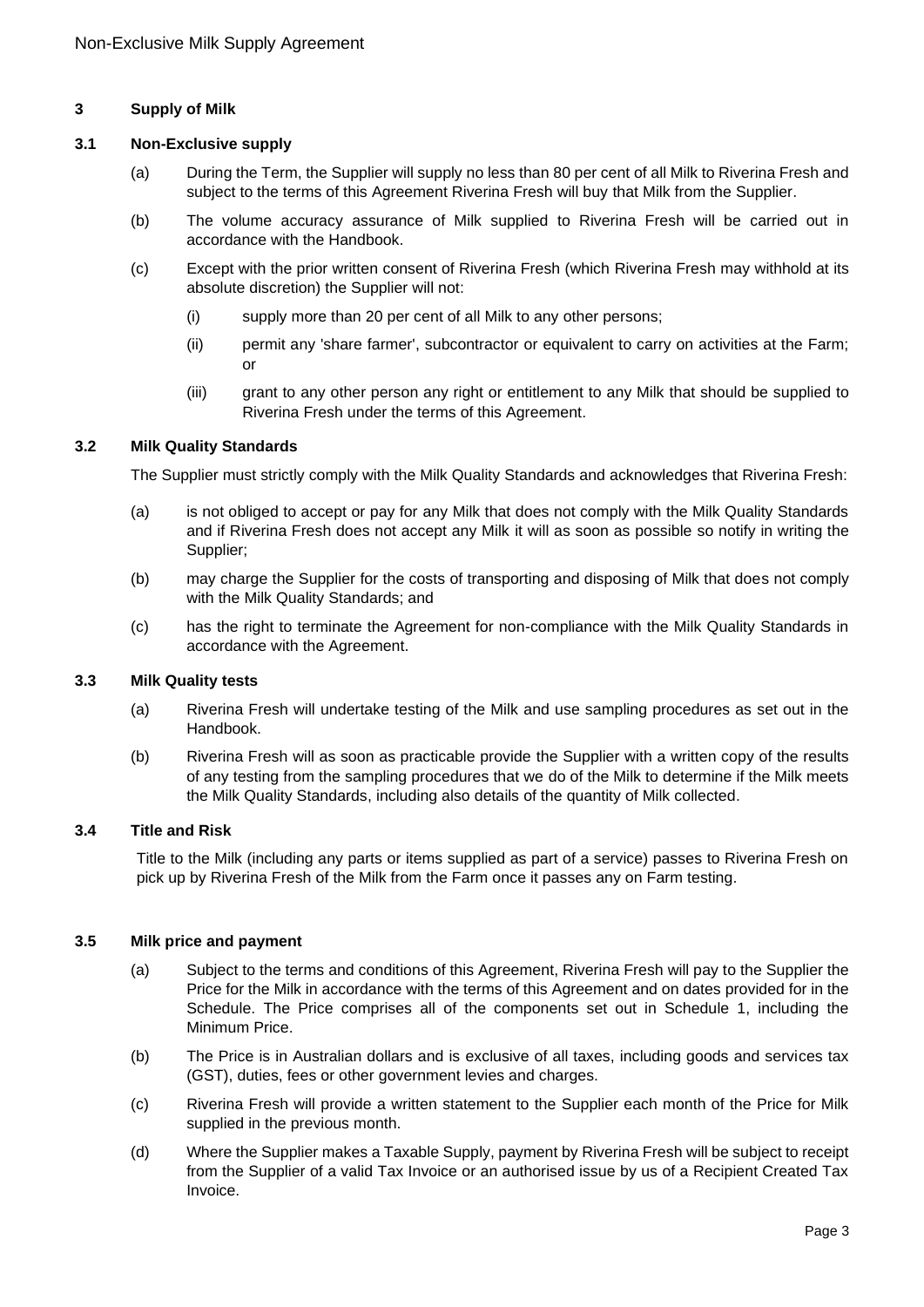(e) If any amount is payable by the Supplier to Riverina Fresh, Riverina Fresh is entitled to set that amount off against any amount payable by Riverina Fresh to the Supplier.

### **4 Termination**

- **4.1** If a party (**Defaulting Party**) fails to comply with any material obligation in this Agreement (**Default**) and if capable of remedy the Defaulting Party fails to remedy the Default to the satisfaction of the other party (**Non-Defaulting Party**) within a reasonable period (which need not be any more than 30 days) after the Non-Defaulting Party notifies the Defaulting Party in writing of the Default detailing the Default, the Non-Defaulting Party may terminate or suspend (for such period as the Non-Defaulting Party sees fit) the operation of this Agreement or any portion thereof with immediate effect by notice to the Defaulting Party.
- **4.2** If the Supplier suffers an Insolvency Event, Riverina Fresh may terminate this Agreement with immediate effect by notice in writing to the Supplier.
- **4.3** If, without the prior written consent of Riverina Fresh (which Riverina Fresh may withhold in its absolute discretion), the whole or any part of the Farm or the Supplier's Milk supply operation under this Agreement is assigned, sold, leased, subleased, transferred, subcontracted or otherwise disposed of, including by way of a change in the ownership or ownership structure, Riverina Fresh may terminate this Agreement with immediate effect by giving notice in writing to the Supplier.
- **4.4** Termination of this Agreement does not affect any accrued rights or remedies of either party.

### **5 Confidentiality**

- **5.1** The Supplier must keep the Confidential Information confidential and not disclose it to any third party other than to the Supplier's professional advisors and then only on a need to know basis in connection with the supply of Milk to Riverina Fresh.
- **5.2** Nothing in clause 5.1 prevents the Supplier from disclosing Confidential Information to the extent necessary to comply with any law.

#### **6 Force Majeure**

If a Force Majeure event occurs:

- (a) Neither party is liable for any failure to perform an obligation it is unable to perform due to the occurrence of the Force Majeure event;
- (b) Riverina Fresh can decide not to collect the Supplier's Milk if it is not practical to do so;
- (c) It is the Supplier's responsible for disposing of and covering associated costs of Milk that Riverina Fresh does not collect;
- (d) If Riverina Fresh has already collected the Supplier's Milk, Riverina Fresh may decide not to process that Milk;
- (e) Riverina Fresh is not required to pay the Supplier for the Milk that it would have paid had the Force Majeure event not occurred; and
- (f) Each party will as soon as practicable notify the other party if it is affected by the occurrence of a Force Majeure.

# **7 Intellectual Property and Confidentiality**

- **7.1** The Supplier agrees that:
	- (a) It does not need any authorisation from any person to enable Riverina Fresh to own, possess, use or resell Milk, any good or any component;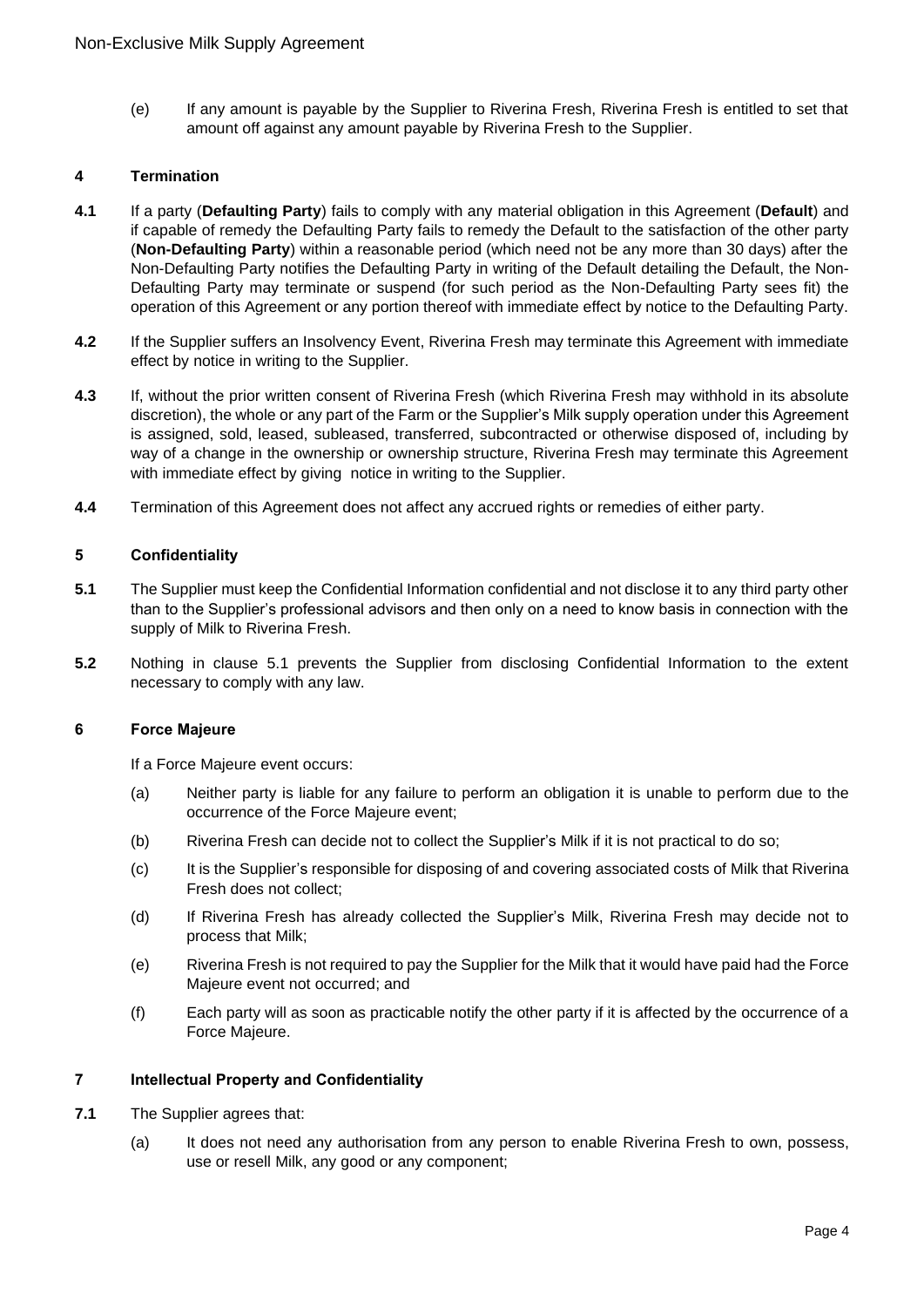- (b) any intellectual property (including any design, data, specifications, know-how or any other form of intellectual property) that is specifically developed for Riverina Fresh as part of the provision of any Milk or service will be owned by Riverina Fresh; and
- (c) all Confidential Information and any intellectual property provided by Riverina Fresh to the Supplier in connection with the supply of Milk remains at all times the property of Riverina Fresh. The Supplier can only use such information to enable it to perform its obligations under this Agreement. Any such information or property must be returned to Riverina Fresh at any time on request by Riverina Fresh.

## **8 Warranties**

- **8.1** The Supplier warrants to Riverina Fresh that:
	- (a) It has the power and authorisation to sign this Agreement;
	- (b) each service will be performed promptly, with due diligence, care and skill, by appropriately trained, experienced and supervised persons and to the best industry standards and be fit for the expected purpose;
	- (c) all Milk (and its components) will:
		- (i) be fit for the expected use and purpose;
		- (ii) conform to the specification, quality and standards described by this Agreement (including the Handbook);
		- (iii) not be subject to any mortgage, charge, lien, encumbrance or retention of title;
		- (iv) be free from any defect (including any latent defect) and not contain any contaminant or hazardous substance;
	- (d) Riverina Fresh's ownership, possession, use or resale of any Milk (including as manufactured or comingled with other goods) or the use or result of a service supplied by you will not infringe any proprietary or other intellectual property right or interest of any person; and
	- (e) all Milk supplied and/or services provided under this Agreement will comply with all applicable laws or regulations and the Supplier will hold and maintain in good standing all necessary licences, registrations, permits, authorisations, consents and approvals required by or from any governmental, provincial or local department or agency.
- **8.2** These warranties are additional to any other warranties given by the Supplier or implied by custom or law, whether statutory or otherwise.
- **8.3** The Supplier will promptly remedy each warranty claim to the reasonable satisfaction of Riverina Fresh.

# **9 Indemnities**

- **9.1** The Supplier will indemnify and keep indemnified Riverina Fresh and all of its Related Companies, together with all of its or their employees, agents and contractors (**Indemnified Parties**) against all claims, expenses, losses, damages and costs (**Liabilities**) (including all Liabilities arising as a result of damage to a third party's property or injury to or death of any person, and all legal costs in relation to any Liabilities) sustained or incurred by any of the Indemnified Parties arising from:
	- (a) any breach by the Supplier of this Agreement;
	- (b) any negligent or wrongful act or omission of the Supplier or any of its employees, agents or contractors in the course of or related to the performance of, or failure to perform, any of its obligations under this Agreement; or
	- (c) any fraud, dishonesty, misrepresentation or wilful default by the Supplier or any of its employees, agents or contractors in the course of or related to the performance of, or failure to perform, any of its obligations under this Agreement.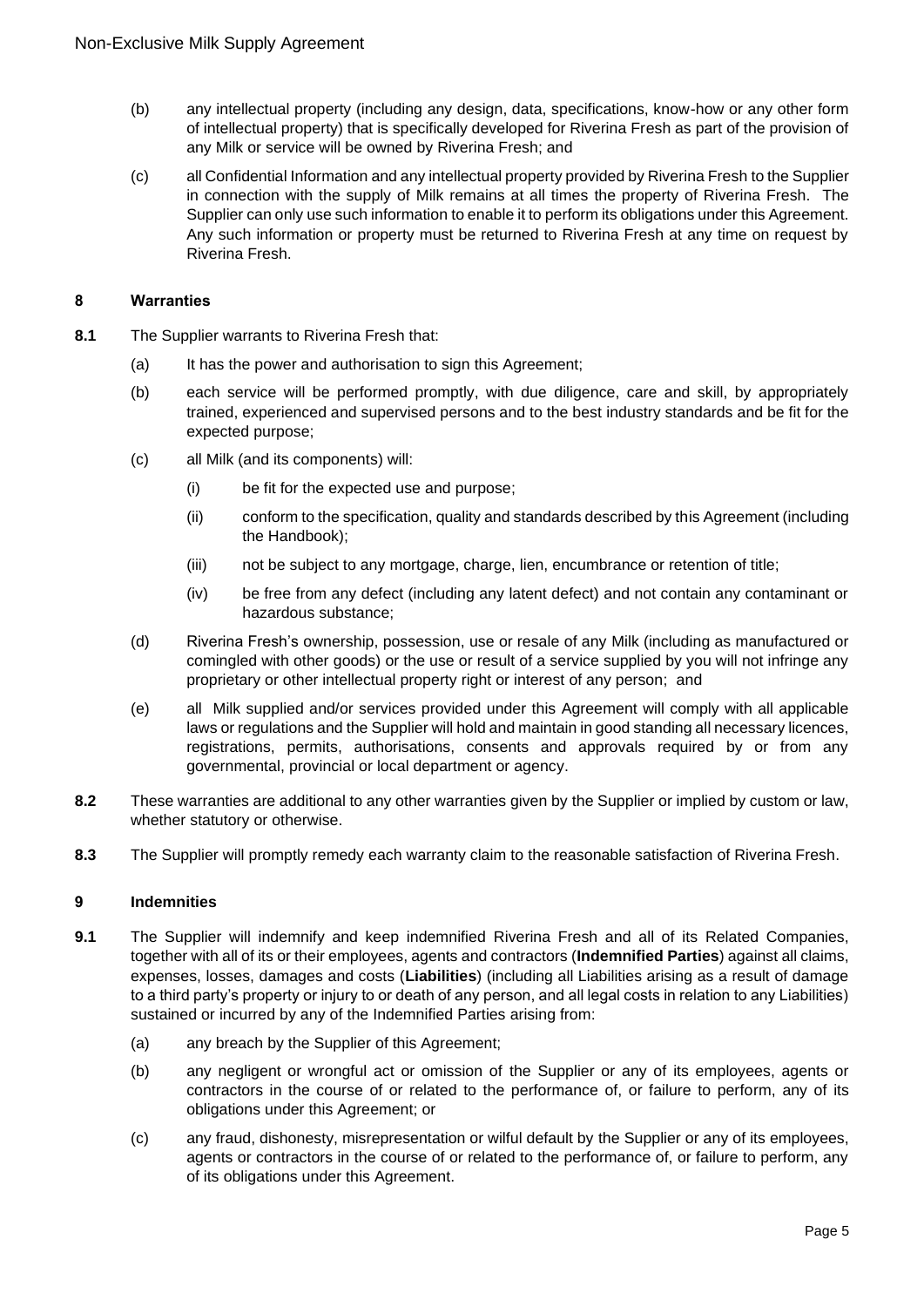### **10 Dispute**

- **10.1** If any dispute arises between the parties, the parties shall for no less than 14 days seek to resolve that dispute through good faith discussions.
- **10.2** If a dispute is not resolved by following the good faith discussions set out in clause 10.1, either party (**Complainant**) may require that the dispute be dealt with in accordance to the following dispute procedures:
	- (a) the Complainant must notify in writing the other party to the Agreement (Respondent) in writing of the following:
		- (i) the nature of the complaint;
		- (ii) that the Complainant wishes the complaint to be dealt with in accordance with these dispute procedures; and
		- (iii) the outcome the Complainant wants, (together, the Complaint Notice).
- **10.3** Within 5 business days after receiving the Complaint Notice, the Respondent must give a written acknowledgement to the Complainant stating:
	- (a) that the Complaint Notice has been received; and
	- (b) the steps it proposes to be taken to deal with the Complaint.
- **10.4** If the Complaint is not resolved within 60 days after the acknowledgement was given to the Complainant following discussions between the parties, either party may take action to have the complaint resolved by mediation as set out in clause 11.
- **10.5** The Complainant may, at any time, withdraw the Complaint by notice in writing to the Respondent.
- **10.6** In the event that a Supplier has any complaint about matters arising under or in connection with this agreement, they are to direct their complaints to the Milk Supply Manager in writing, who is the complaint handling officer for the purposes of the Code.

#### **11 Mediation**

If a party wishes to take a dispute to mediation following efforts to resolve that dispute in accordance with the above provisions of clause 10, the mediation will follow the process set out in the Code.

### **12 General**

### **12.1 Notices**

Either party may give notice to the other in writing by delivering or posting it to the address stated in this Agreement (as amended by written notice from time to time).

## **12.2 Governing law**

This Agreement is governed by the laws of New South Wales and the parties submit to the non-exclusive jurisdiction of the Courts of New South Wales.

#### **12.3 Entire agreement**

This Agreement:

- (a) constitutes the entire agreement between the parties as to its subject matter; and
- (b) in relation to that subject matter, supersedes any prior understanding or agreement between the parties and any prior condition, warranty, indemnity or representation imposed, given or made by a party.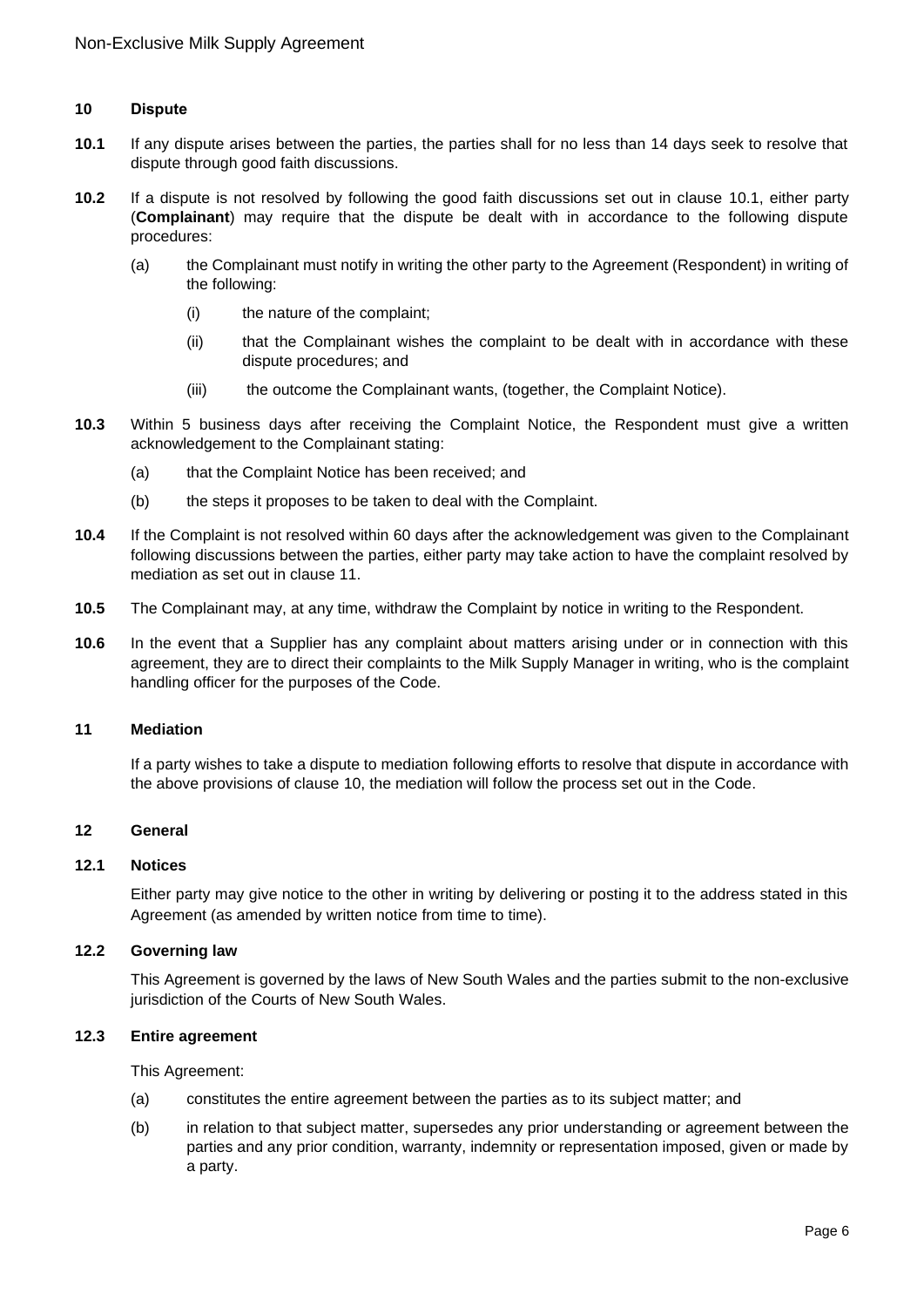# **12.4 Priority**

If there is any inconsistency between the documents comprising this Agreement, the documents are to be interpreted in the following order of priority:

- (a) this Agreement (including any schedules and attachments to this document);
- (b) the Handbook; and
- (c) the Diary.

### **12.5 Advice**

The Supplier has had the opportunity to seek such legal, financial and other advice as Supplier believes appropriate in the context of this Agreement.

### **12.6 Costs**

Each party must pay its own costs of negotiating, preparing and executing this Agreement.

# **12.7 Assignment**

The Supplier may not assign, novate, sub-contract or otherwise deal with any right or obligation under this Agreement, or purport or attempt to do so, without the prior written consent of Riverina Fresh (which Riverina Fresh may withhold in its absolute discretion).

### **12.8 Amendment**

This Agreement may only be amended by written agreement of the parties, with the exception being a when variation is required due to a change of law in accordance with clause 12.9.

### **12.9 Change of Law**

If there is a change in the laws or regulations of the Commonwealth of Australia or any state or territory of Australia, Riverina Fresh may unilaterally amend this Agreement as is required in order for this Agreement to comply with the changed law or regulation. Any such change to this Agreement cannot reduce the Price.

As soon as practicable after the variation, Riverina Fresh must provide the Supplier in writing with the variation, the reason for the variation, and notice of the day the variation takes effect.

### **12.11 Severability**

If a provision or part of a provision in this Agreement is illegal or unenforceable, it will be severed from this Agreement and the remaining provisions or parts of provisions of this Agreement will continue to apply.

#### **12.12 No encumbrances**

The Supplier will not encumber, secure or grant any charge over all or any part of the Milk without the prior written consent of Riverina Fresh (which Riverina Fresh may withhold in its absolute discretion).

# **12.13 Waiver**

A party does not waive a right, power or remedy under this Agreement if it fails to exercise, or delays in the exercise of, that right, power or remedy. Any such waiver is only binding if it is in writing signed by the party giving it. A single or partial exercise of a right, power or remedy under this Agreement does not prevent another or further exercise of that or another right, power or remedy under this Agreement.

#### **12.14 Rule of construction**

A rule of construction does not apply to the disadvantage of a party because that party was responsible for the preparation of this Agreement or any part of it.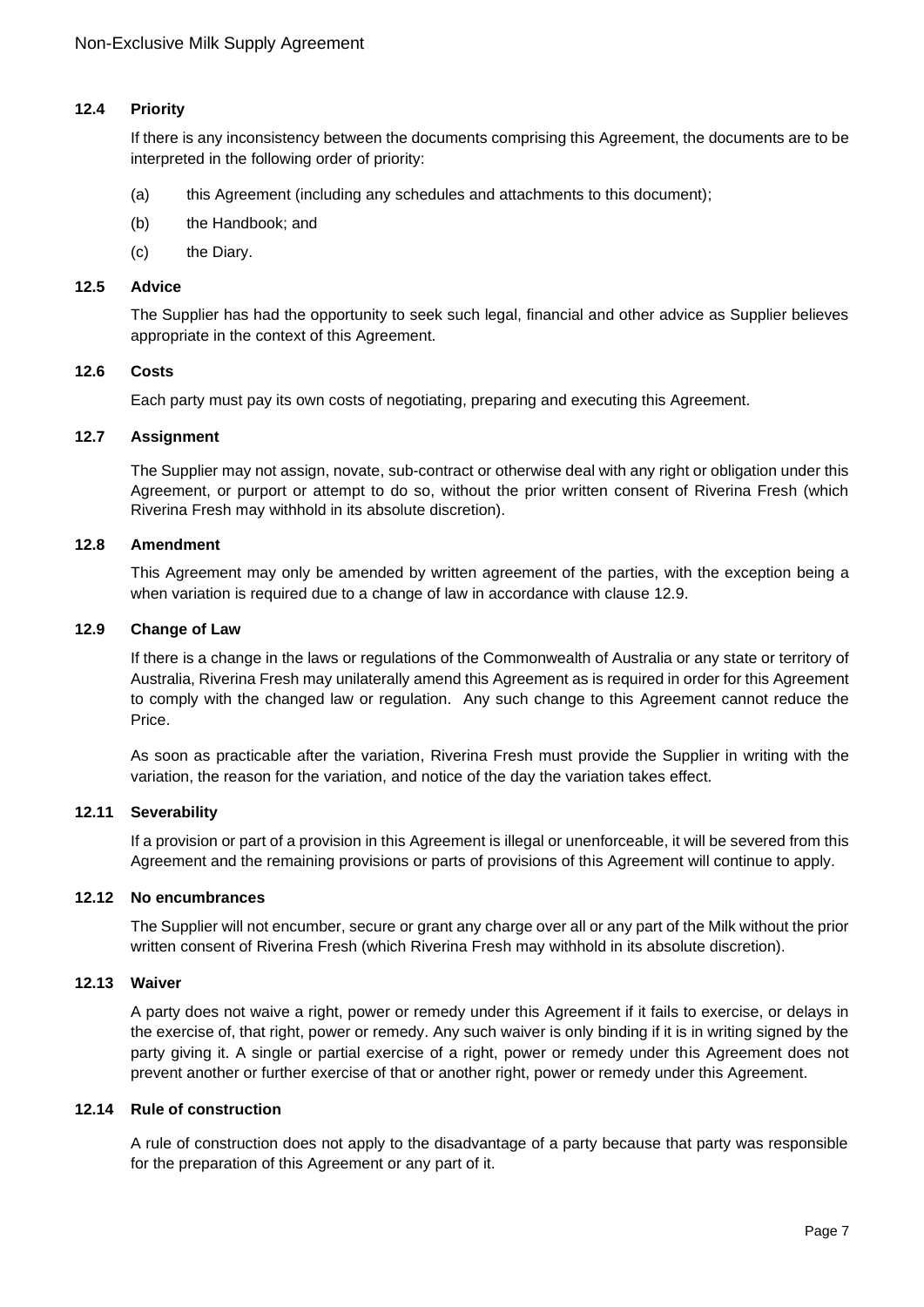# **12.15 Relationship**

Nothing in this Agreement creates a relationship of employment, trust, agency, partnership or other fiduciary relationship between Riverina Fresh and the Supplier.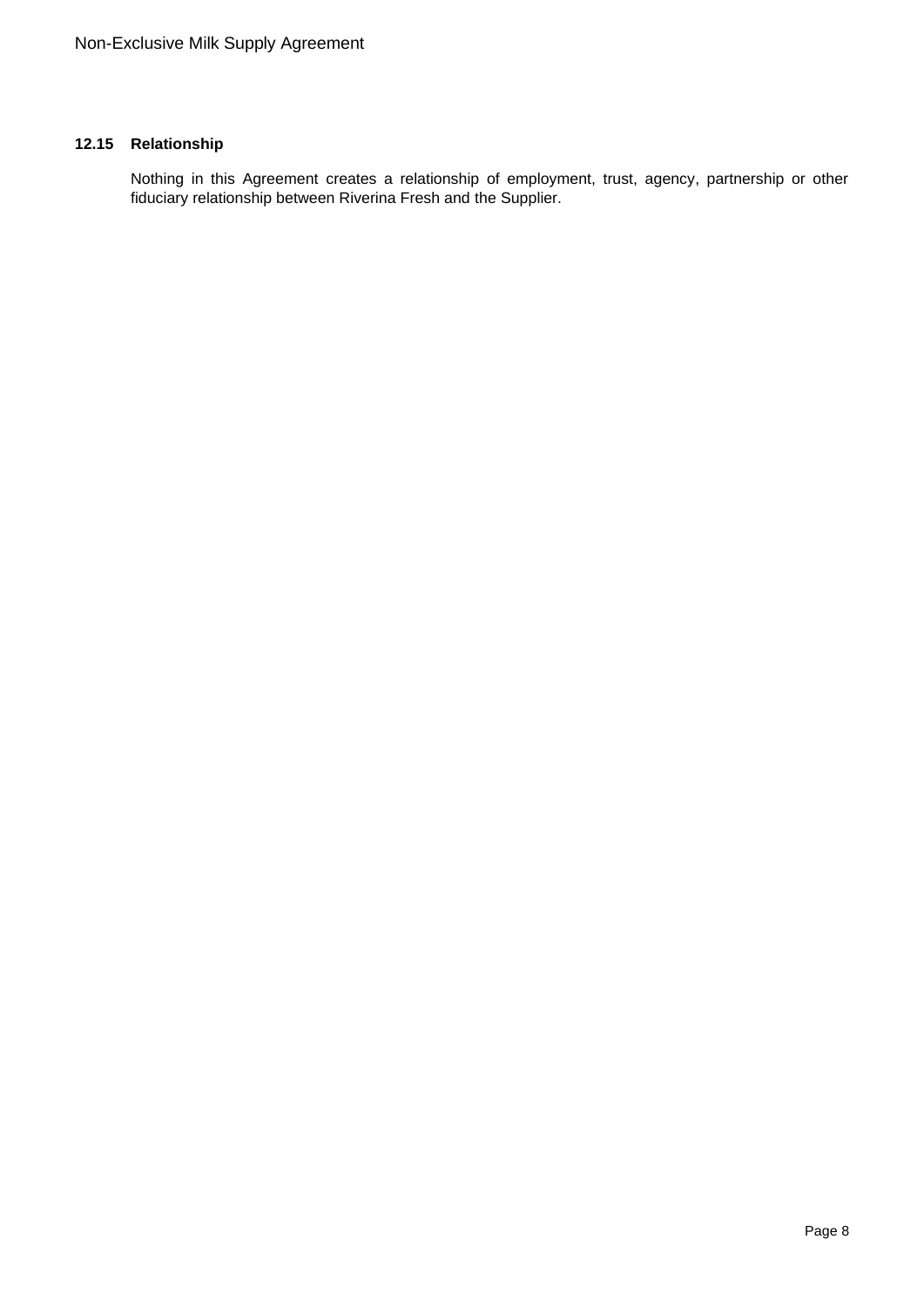# **Schedule 1 – Price**

The Price payable to the Supplier under this Agreement is calculated in accordance with this Schedule, and for guidance comprises the following elements:

- i. The Minimum Price (being the base rates) as per section 1 below;
- ii. The production payment determined by reference to the total milk solids (fat and protein) supplied (Production Payment) as per section 2 below;
- iii. The assessed quality of the milk (Quality Incentives and Quality Deductions as per section 3 below); and
- iv. Any agreed milk growth incentive (Milk Growth Incentive) as per section 4 below.

For full transparency and ease of reference, Riverina Fresh has included the fees that we charge for Milk collection in this Schedule.

# **1. Minimum Price**

The minimum base monthly prices for the duration of the term of this Agreement are set out in the table below (**Minimum Price**). At their request, the Supplier may receive an income estimate based on their historical supply curve or the Supplier's forecast production. The income estimate will outline the minimum price plus any applicable Production, Quality & Milk Growth Incentive payments less any relevant charges to provide an estimate of income for the nominated supply period.

|                                                                                                                                                                    | Jul | Aug |  |  |  | Sep Oct Nov Dec Jan Feb Mar Apr May |  | <b>Jun</b> |
|--------------------------------------------------------------------------------------------------------------------------------------------------------------------|-----|-----|--|--|--|-------------------------------------|--|------------|
| Contract 5.77 5.77 4.95 4.95 4.95 4.95 5.77 5.77 5.77 5.77 5.77 5.77 5.77<br>Pricing \$/KG 12.61 10.82 10.82 10.82 10.82 12.61 12.61 12.61 12.61 12.61 12.61 12.61 |     |     |  |  |  |                                     |  |            |
|                                                                                                                                                                    |     |     |  |  |  |                                     |  |            |

This is the lowest price Riverina Fresh will pay for Milk sold to Riverina Fresh provided such Milk meets the Milk Quality Standards.

# **2. Production Payment**

The "**Production Payment**" is paid on top of the Minimum Price. It is determined by reference to the total milk solids (fat and protein) supplied by the Supplier to Riverina Fresh during the term of this Agreement.

Production Payments will be made for every kilogram of milk solids supplied at the relevant band (based on total kilograms of milk solids) reached by the Supplier for the month. The Production Payment will be made monthly in arrears and is payable on the combined total milk solids supplied by the Supplier for the month.

Applicable GST will be added to the amounts below.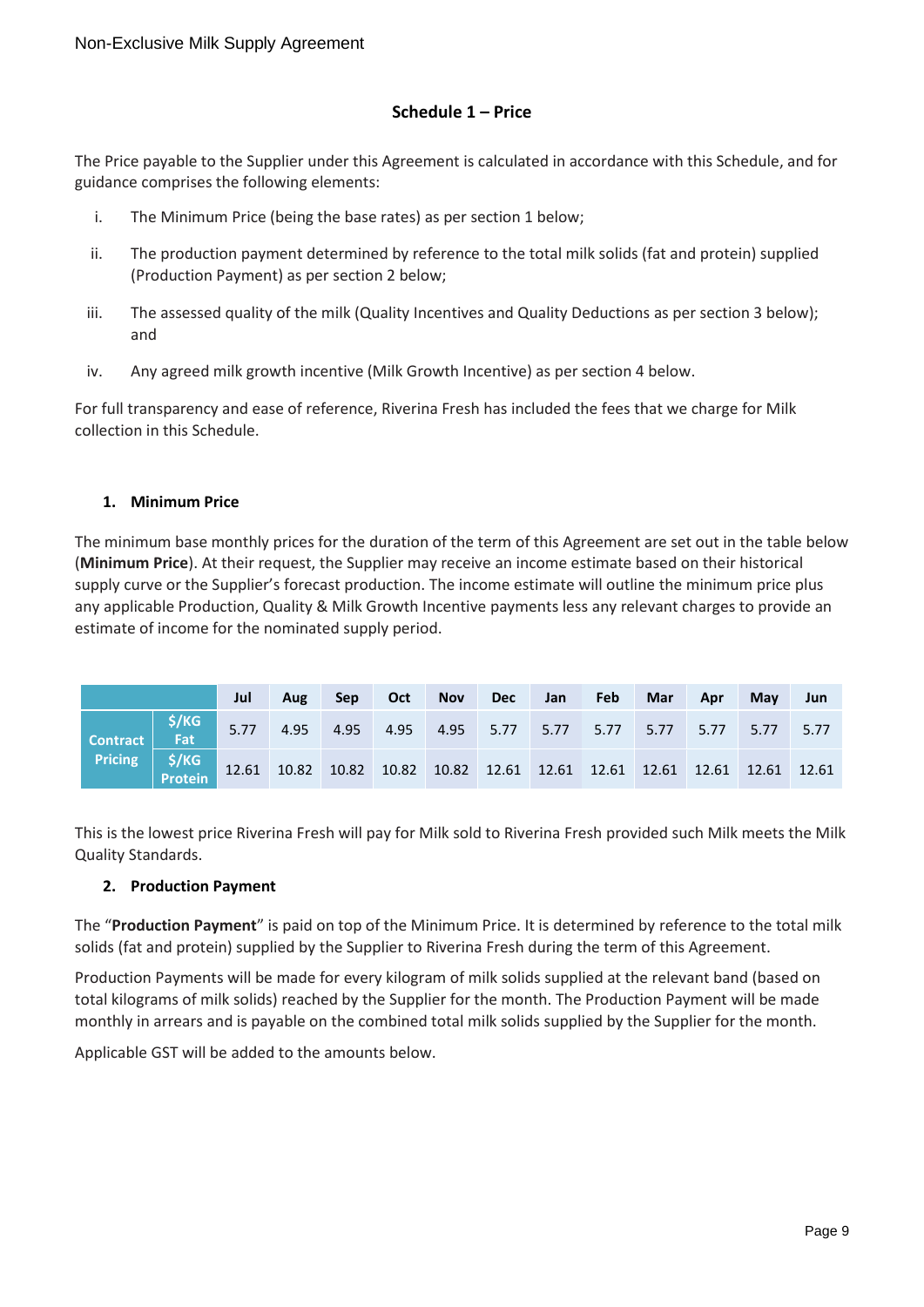| <b>Production Payment Bands</b> |                     |                |              |  |  |  |  |  |  |
|---------------------------------|---------------------|----------------|--------------|--|--|--|--|--|--|
| Butterfat & Protein / month     | Approximate litres* | c/kg Butterfat | c/kg Protein |  |  |  |  |  |  |
| $2,001 - 5000$ kg               | 28001 - 70,000      | 5.0            | 11.0         |  |  |  |  |  |  |
| $5,001 - 9,000$ kg              | $70,001 - 125,000$  | 10.0           | 22.0         |  |  |  |  |  |  |
| $9,001 - 14,000$ kg             | $125,001 - 195,000$ | 12.0           | 26.0         |  |  |  |  |  |  |
| $14,001 - 19,000$ kg            | $195,001 - 264,000$ | 17.0           | 37.0         |  |  |  |  |  |  |
| 19,001 kg $-$ 24,000 kg         | $264,001 - 333,000$ | 21.0           | 46.0         |  |  |  |  |  |  |
| 24,001 kg $-$ 35,000 kg         | $333,001 - 486,000$ | 25.0           | 55.0         |  |  |  |  |  |  |
| 35,0001 kg and above            | 486,001 and above   | $30.0**$       | 66.0**       |  |  |  |  |  |  |

\* Actual payments are based on Butterfat & Protein

\*\* The numbers for 35,0001kg and above represent minimum amounts.

# **3. Quality**

Riverina Fresh awards merit and demerit points to the Supplier according to the quality of the Milk that they supply. These points can attract either a financial bonus or penalty, as outlined below.

# **3.1 Quality Incentives**

There are two milk quality incentives available to the Supplier - an Annual Quality Bonus and a Monthly Quality Bonus.

The Annual Quality Bonus and Monthly Quality Bonus consist of a financial incentive from Riverina Fresh. Both incentive payments are paid at the rates set out in the table below. Payments are made based on milk solids supplied during the applicable period.

| Incentive             | $c/kg$ Fat | c/kg Protein |
|-----------------------|------------|--------------|
| Annual Quality Bonus  | 4.O        | 10.0         |
| Monthly Quality Bonus |            |              |

For each month of the season, if the Supplier has supplied milk to Riverina Fresh and received zero scaled demerit points then they will be eligible to receive the Monthly Quality Bonus.

The Annual Quality Bonus will be awarded to the Supplier if it has supplied Milk to Riverina Fresh for a minimum of nine months of the season and received a maximum of 10 scaled demerit points per month.

Further details regarding the incentives are available in Handbook.

# **3.2 Quality Deductions**

Based on the calculation of the scaled monthly demerit points as described in this schedule and the Handbook, the amount that would otherwise be payable to the Supplier for milk solids they supply to Riverina Fresh is adjusted according to the percentages set out in the table below: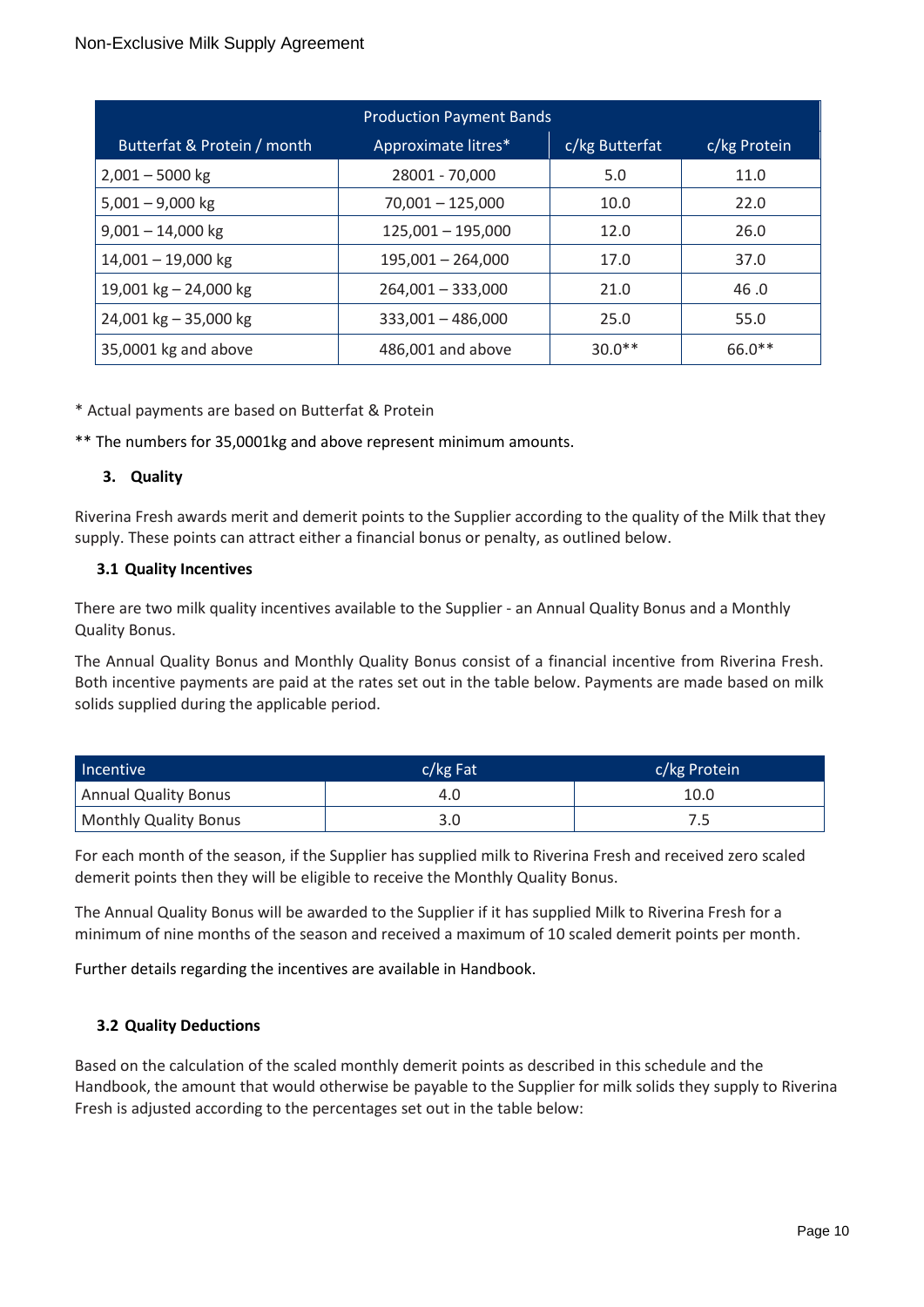| Scaled<br>Monthly<br><b>Demerit Points</b>     | $0 - 10$ | $11 - 20$ | $21 - 30$ | $31 - 40$ | 41-50 | $51 - 60$ | $61-70$ | 71-80  | 81-100 |        | 101-120 121-140 | 141-160 | 161-180 | >180   |
|------------------------------------------------|----------|-----------|-----------|-----------|-------|-----------|---------|--------|--------|--------|-----------------|---------|---------|--------|
| Percentage<br>Adjustment<br>to Milk<br>Payment | 0%       | $-1%$     | $-2%$     | $-3%$     | $-4%$ | $-5%$     | $-10%$  | $-15%$ | $-20%$ | $-25%$ | $-30%$          | $-35%$  | $-40%$  | $-50%$ |

# **4. Milk Growth Incentive**

If Riverina Fresh has agreed in writing to the Supplier's planned increase in production then in addition to the Minimum Price a "**Milk Growth Incentive**" will be payable to the Supplier. The Milk Growth Incentive is calculated using the previous season (July - June) as the base. The payment will be made on the agreed planned increased supply of fat and protein above each month's production base. This will be paid as:

|                  | August – November | December - July |
|------------------|-------------------|-----------------|
| Butterfat (c/kg) |                   | 50              |
| Protein (c/kg)   | 10                |                 |

Further details regarding the Milk Growth Incentive are available in the Handbook.

# **5. Fees – Stop Charges and Volume Charges**

Collections by a milk tanker at a farm incur two collection fees, known as stop charges and volume charges. These charges and adjustments are automatically deducted from monthly milk proceeds and apply to all Milk delivered to Riverina Fresh. The following zone charges apply:

| Zone                            |         |         |         |
|---------------------------------|---------|---------|---------|
| Stop Charge (\$ / stop)         | \$11.42 | \$11.42 | \$11.42 |
| Volume charge (cents per litre) |         |         | 3.0     |

Zone 1 is for farms located in the Wagga Wagga region. Zone 2 is for farms located in the Southern Riverina-Finley Region. Zone 3 is for farms located in the Northern Victoria-Murray Valley region.

### **6. Milk Payments**

The Supplier is paid the Price for the Milk supplied each month plus applicable GST.

Payment for milk supplied during the previous month is made electronically into the Supplier's nominated bank account on or about the fifteenth of the month, unless otherwise agreed with the Supplier.

The Supplier will receive a record of their milk pay in the form of a monthly statement, which will be posted and/or emailed to their nominated address on or about the fifteenth of the month.

# **7. Justification of Minimum Price**

The Minimum Price above has been adopted based on Riverina Fresh's assessment of factors including the current market dynamics for farmgate fresh milk, current and expected seasonal conditions, the current and expected needs of our customers, our production requirements, and current and expected future prices for dairy products.